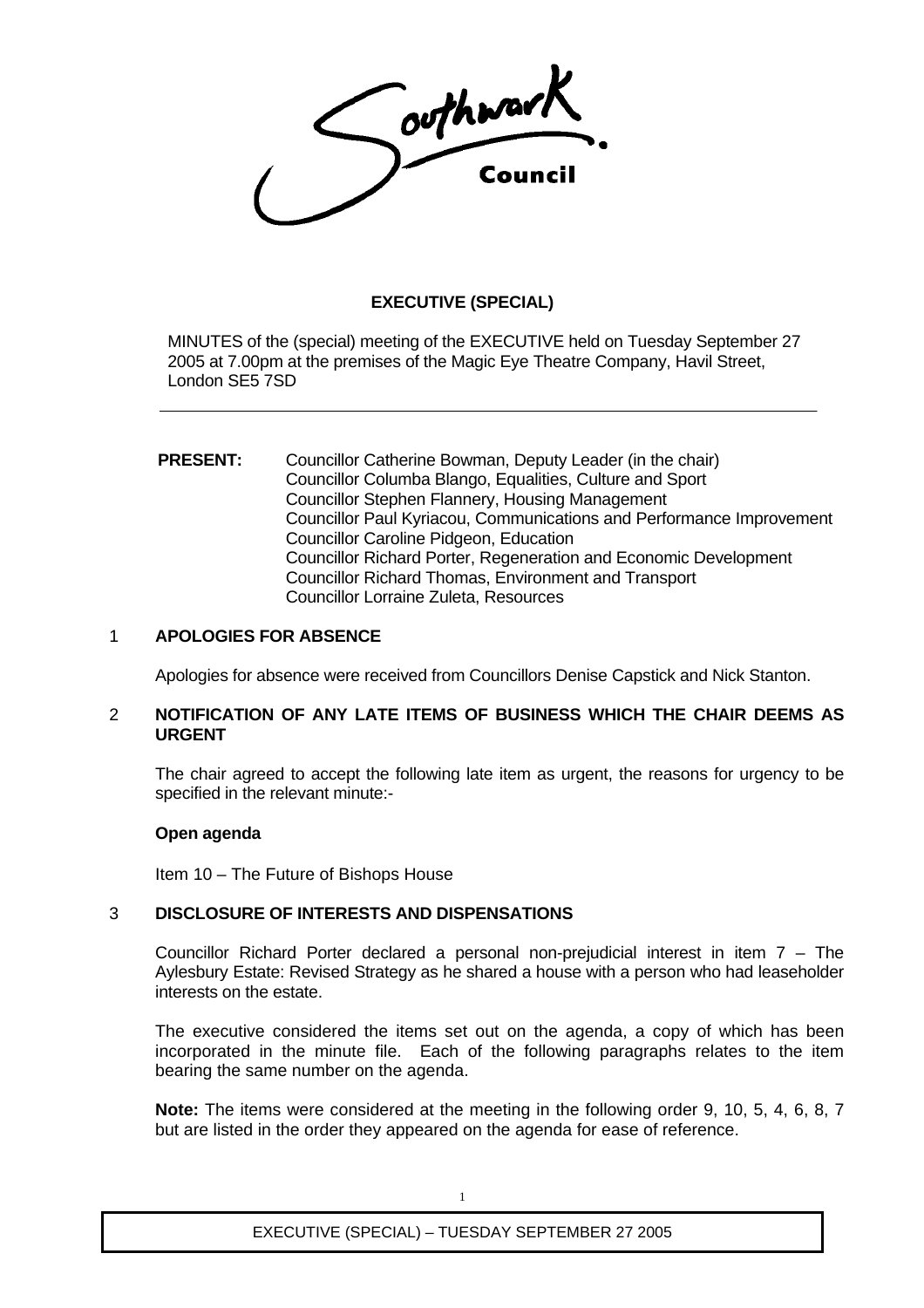## 4 **DEPUTATION REQUEST – AYLESBURY NEW DEAL FOR COMMUNITIES PARTNERSHIP BOARD**

The executive received a deputation from the Aylesbury New Deal for Communities Partnership Board in respect of the proposals for the Aylesbury estate. The spokesperson for the deputation was Mr Tony Taite, chair of the Aylesbury New Deals for Communities Partnership Board.

**RESOLVED:** That the comments of the deputation be noted.

## 5 **DEPUTATION REQUEST – CHAIRS OF THE FOUR TENANTS AND RESIDENTS ASSOCIATIONS ON THE AYLESBURY ESTATE**

The executive received a deputation from the chairs of the four tenants and residents associations in respect of the proposals for the Aylesbury estate. The spokespersons for the deputation were Ms Jean Bartlett, chair of the Aylesbury Tenants and Residents Association (speaking on behalf of all four tenants and residents association on the estate) and Mr Ian Gardner of the Thurlow Lodge tenants and residents association.

**RESOLVED:** That the comments of the deputation be noted.

## 6 **DEPUTATION REQUEST – AYLESBURY TENANTS FIRST**

The executive received a deputation from 'Aylesbury Tenants First' in respect of the proposals for the Aylesbury estate. The spokespersons for the deputation were Ms Aysen Dennis and Mr Piers Corbyn.

**RESOLVED:** That the comments of the deputation be noted.

## 7 **THE AYLESBURY ESTATE: REVISED STRATEGY** (see pages 1 to 25)

**RESOLVED:** 1. The executive:-

- a. Gives 'in principle' support to a new strategy for the redevelopment of the Aylesbury Estate which is based upon the creation of a high quality, mixed tenure, urban area as laid out in the report, subject to the points below and to full final financial assessments.
- b. Requests that officers communicate this decision to appropriate Government departments and seek to (re) negotiate funding arrangements as necessary.
- c. Requests that officers produce a detailed project plan with clear timescales, milestones and resource implications and report back to the executive by the end of the year.
- d. Requests that officers produce a robust communications and consultation strategy in close partnership with the Aylesbury New Deal for Communities (NDC).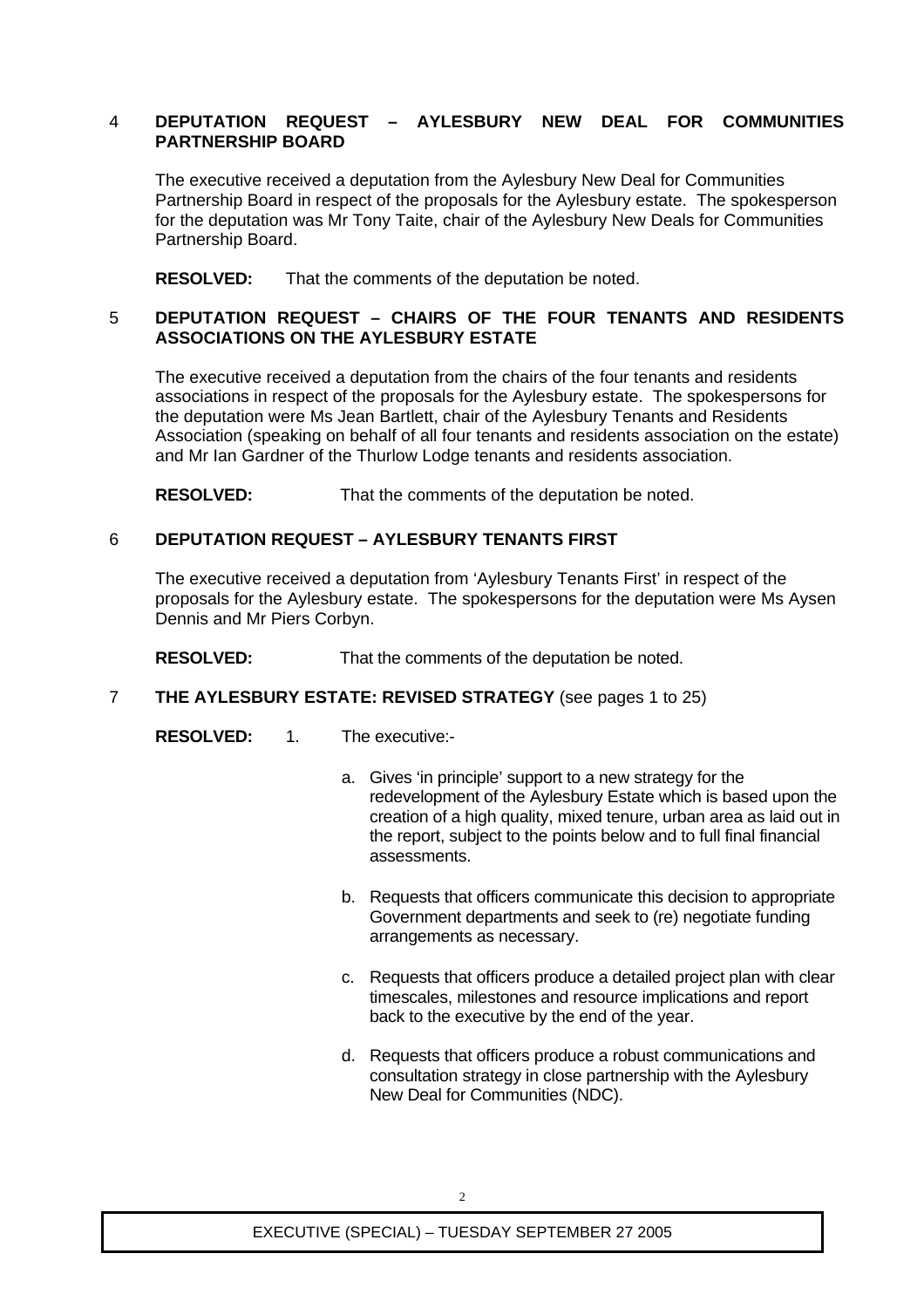- e. Notes the list of issues raised by the NDC and Council responses (annex B of the report), the existence of the Heygate and former Faraday offers, and gives a commitment to develop a decant and re-housing policy with the 4 Aylesbury Tenants and Residents Associations (TRAs) that will endeavour to incorporate the best elements of both.
- f. Requests that officers proceed with proposals for the reprovision of the day centre and delivery of 100 new social housing units to ensure that continuing visible progress is made.
- g. Requests that officers consider the specific issues of leaseholders and bring forward a further report on proposals.
- h. Requests that officers develop a detailed investment programme for maintaining the estate during the redevelopment in consultation with the TRAs and Area Forum and report back to the executive by the end of the year. The programme to take account of the anticipated life of the buildings, the suspended Planned Preventative Maintenance (PPM) programme and should focus on heating and community safety. To be funded from within the current housing investment programme.
- i. Agrees to the establishment of a steering group to oversee the programme comprising as a minimum, representatives of the four TRA's, the Council, the NDC and local ward councillors.
- j. Agrees the Community Impact Statement attached at annex D of the report and requests the development of a more detailed equalities impact assessment which will inform the masterplan and detailed development programme.
- k. Notes that the elderly and vulnerable living on the estate will require additional support measures to be put in place during the lifetime of the programme.
- l. Requests that the NDC Board consider the likely impact of any redevelopment of the estate on their current regeneration programme and make recommendations as to how the programme might be re-shaped to meet the new challenges of a redevelopment process and the creation of a new neighbourhood.

## 8 **DEPUTATION REQUEST – AYLESBURY LEASEHOLDERS GROUP** (see pages 1 to 25)

The executive received a deputation from the Aylesbury Leaseholders Group in respect of the proposals for the Aylesbury estate. The spokesperson for the deputation was Ms Cathy McIver.

**RESOLVED:** That the comments of the deputation be noted.